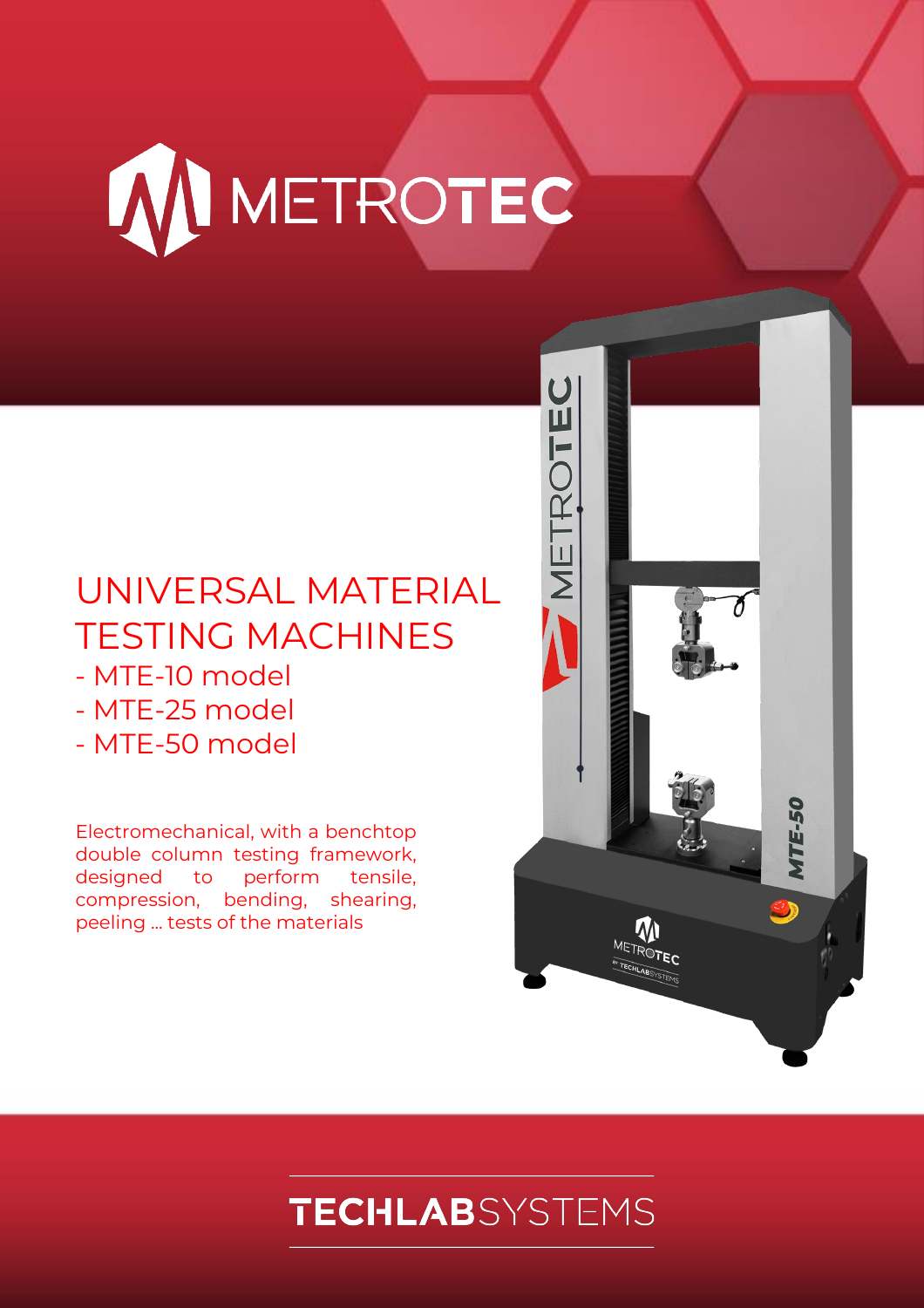

Universal Materials Testing Machines with a double column testing framework designed to perform Tensile - Compression - Flex - Shear - Peel - Tear tests ... on samples of materials such as Metals, Plastics, Rubber, Adhesives, Textiles, Threads, Ropes …

# **Models MTE-10/25/50**

- **Maximum force capacity: 10kN / 25 kN / 50 kN (corresponding to the model)**
- **Range of available load cells not included in the standard supply: 50kN - 25 kN - 10 kN - 5 kN - 1kN - 500N - 250N - 100N - 50N and 10N (maximum capacity of each model)**
- **Tests - Traction - Compression - Flexion - Shear ...**
- **Accuracy ± 0.5% (Class 0.5)**
- **Electromechanical Drive**
- **The testing machine in standard supply is equipped**
- **With METROTEST Testing Software and PC**
- **Large workspace in test area**
- **Ergonomic, robust and precise**





# **General Information**

The MTE-10/25/50 Universal Electromechanical Testing Machines have the most advanced and reliable structure in electromechanical testing framework with 2 ball circulation spindles. The computerized control system allows for closed-loop control of parameters such as test force, specimen deformation and crossbar travel, etc. The system realizes in real time on the PC screen test diagrams, test curves and creation of test reports. Closed-loop control through the METROTEST test program makes it possible to carry out cyclical tests. Through a simple connection with different accessories, the MTE-10/25/50 series machines can test various materials and components to suit your needs in quality control and research.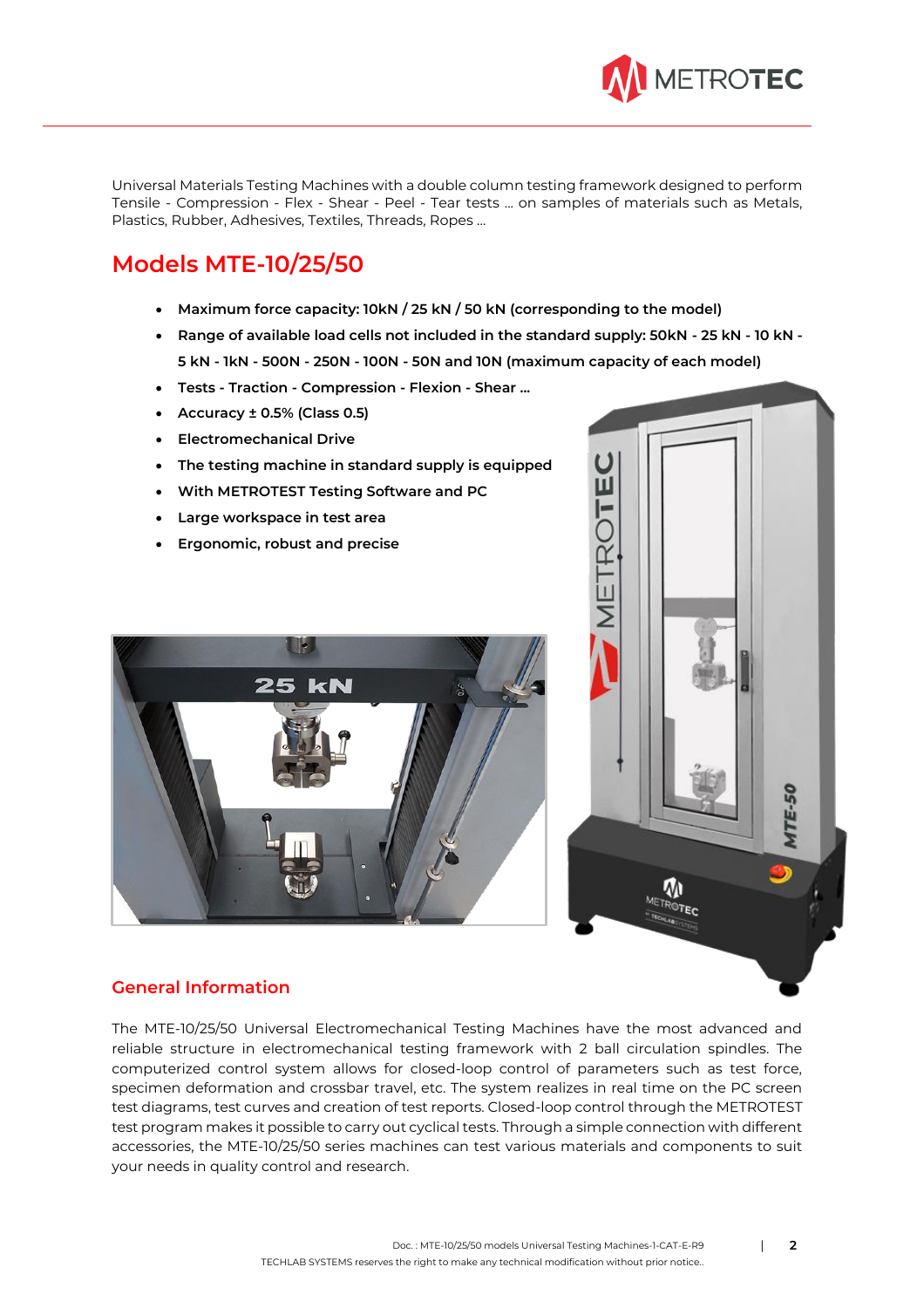

In the International Standards compliance section, it meets or exceeds the requirements of the following standards: ISO 7500-1, ASTM-E4, EN10002-2, BS 1610, DIN51221, and ISO 6892.

In order to configure the tests and complete the Universal Testing Machines MTE-10/25/50, we optionally have a wide range of test accessories such as Jaws, Extensometers, Bending Bridges, Special Devices, etc.

The MTE-10/25/50 COMPUTERIZED UNIVERSAL TESTING MACHINES are made up of a robust frame in which the test frame is located. The test frame is made up of 2 drive and re-circulation spindles with protectors, low coefficient of friction and a guide column made of chrome plated and ground steel.

Force measurement is carried out through a compression-tension load cell housed in the mobile crossbar. The necessary test tools (not included in the standard supply of the Universal Testing Machines MTE-10/25/50) are attached to said load cell.

The test framework admits overloads of 120% of the nominal force without affecting its measurement or operating precision, which gives the frame a great robustness and safety of correct operation under intensive work.

It has a system of upper and lower travel limiters adjustable independently by the user. Inside the base box are included the transmission elements, the transformer, regulation electronics, servo motor, etc.

### **Features**

- **Fully computerized: The control and measurement system with a specific electronic card used for testing machines, performing the tare to zero and adding a setting which is very reliable.**
- **It has a Database manager for the test results which stores according to a standard format which facilitates analysis and transfer to other programs.**
- **Compliance with testing requirements for all types of materials with all international testing standards.**
- **With a wide range of graph functions, curve color changes, magnifications (zoom), reductions, curve auto-scaling can be performed (making it easier and shorter to run a test with a new material), displacement of the curves in the deformation axis, designate standard curve, association of labels to each graph, indication of the values digitally on the screen and printing of all kinds of test curves.**
- **Modular design makes it easier to upgrade software in the future.**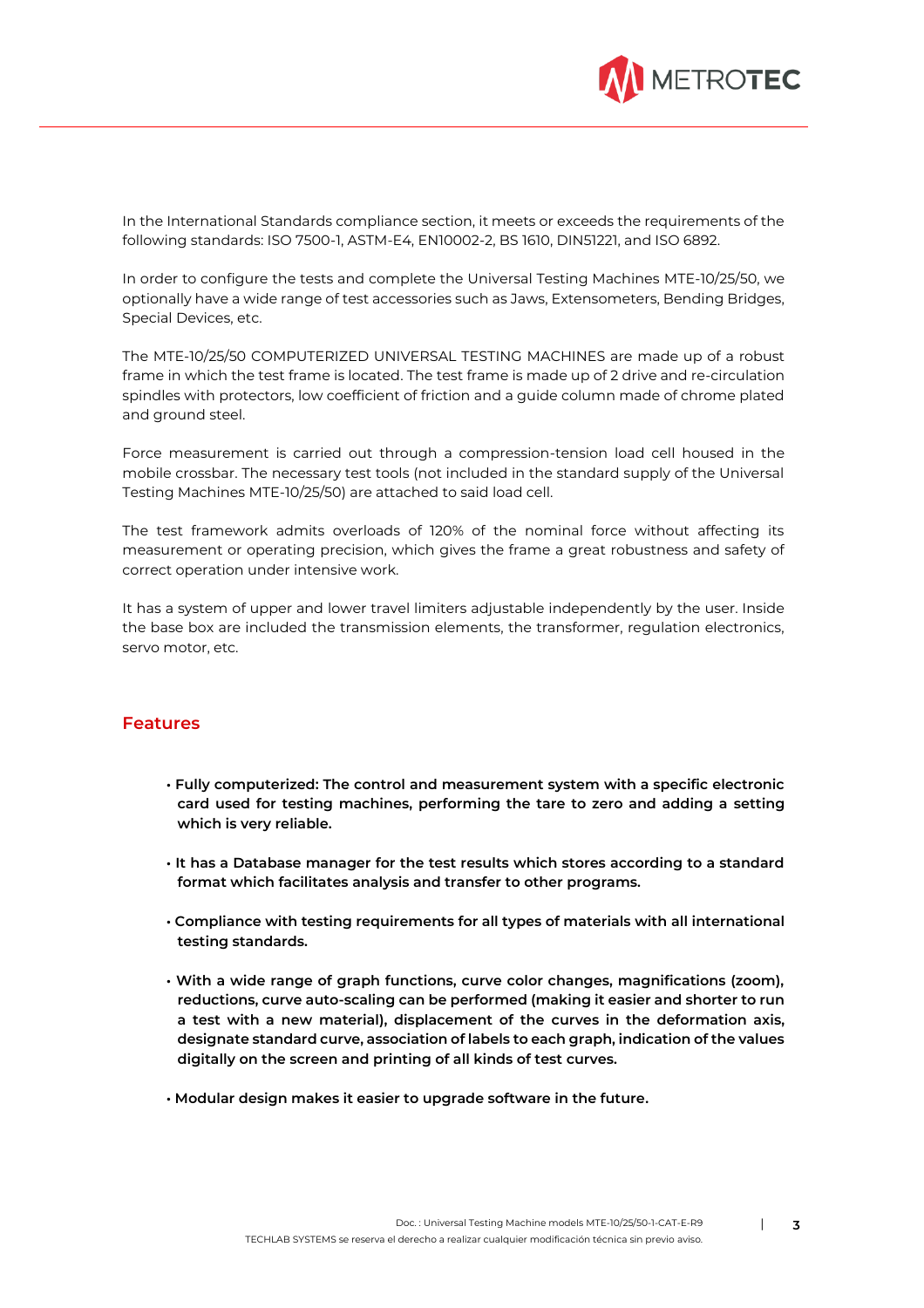

## **METROTEST material testing software**

METROTEST testing program based on WINDOWS MS is easy and fast to use to achieve different functions, adaptable to most operator habits. With all the integrated functions such as test sample information, sample choice, data display, data processing, data analysis, test operations ... easy to use.



- **Very clear, intuitive, attractive interface design with information on the screen.**
- **Choice of different units for each of the results.**
- **Route of all the points of the graph, point by point.**
- **Association of labels to each graph.**
- **Creation and management of standard curves.**
- **Context sensitive help**
- **Customizable report**
- **Reports in PDF format directly without the need for additional software**
- **Automatic auto scaling on charts**
- **Test limits independent of graph limits**
- **Auto-save of results, specimen by specimen**
- **Single or multiple curve display**
- **Customizable interface**
- **Option to request sample dimensions at the beginning of each trial.**
- **On-screen information of the tasks being carried out by the program (log)**
- **Visual parameterization of results**

| <b>Informe</b><br>Referencia                                                                                                                   | Ensayo de ejemplo                                              |                        | pruebas extensometria                                                           |                    |           | <b>Cálculos</b><br>Deformacion a una Fuerza (D)<br>Expesor (Expesor)<br>Extension En Fuerza Maxima (E.FMax)                                                                                                                                                                                                                                   |                |                                              | Descripción<br>Horresta de Calif<br>EMASTROSSY |                                           |                                         |  |
|------------------------------------------------------------------------------------------------------------------------------------------------|----------------------------------------------------------------|------------------------|---------------------------------------------------------------------------------|--------------------|-----------|-----------------------------------------------------------------------------------------------------------------------------------------------------------------------------------------------------------------------------------------------------------------------------------------------------------------------------------------------|----------------|----------------------------------------------|------------------------------------------------|-------------------------------------------|-----------------------------------------|--|
| Parentmi Velosiales   Caloito   Onito  <br>Precarga<br>Caida %<br><b>Betorno Automatico</b><br><b>Limite Fuerza</b><br><b>Limite Extension</b> | 1,00<br>×<br>600,00<br><b><i><u>PERSONAL</u></i></b><br>100,00 | w<br>H.<br><b>Vall</b> | $(0.00 - 50000.001)$<br>$(0 - 100)$<br>(7,00 - 50030,001)<br>$(0.00 - 1000.00)$ | <b>DK</b><br>Cussi |           | Extension en Rotura (E.Brk)<br>Fuecza a un Alarganiento (2) (F)<br>Fuecza a una de Deformación (F)<br><b>Fuerza Maxima (FMax)</b><br><b>Fuerza Modia entre marcas (FMod)</b><br><b>Fuerza Minima (FMin)</b><br><b>Fuecca Rotura (FRot)</b><br>Medule de Young ISO 527 (MYsunn)<br><b>Medule de Young (MYoung)</b><br><b>Seccion (Seccion)</b> |                | Linde Elastice Convencional (L. Elastica C.) |                                                | <b>Utiliza Exc.</b><br><b>Deferracion</b> | <b>Hodulo de Young</b><br>Alaquations 3 |  |
|                                                                                                                                                |                                                                |                        |                                                                                 |                    | FMag<br>W | Fflot                                                                                                                                                                                                                                                                                                                                         | E.Bok<br>$n =$ | <b>MY</b> oung<br>MPa                        |                                                |                                           |                                         |  |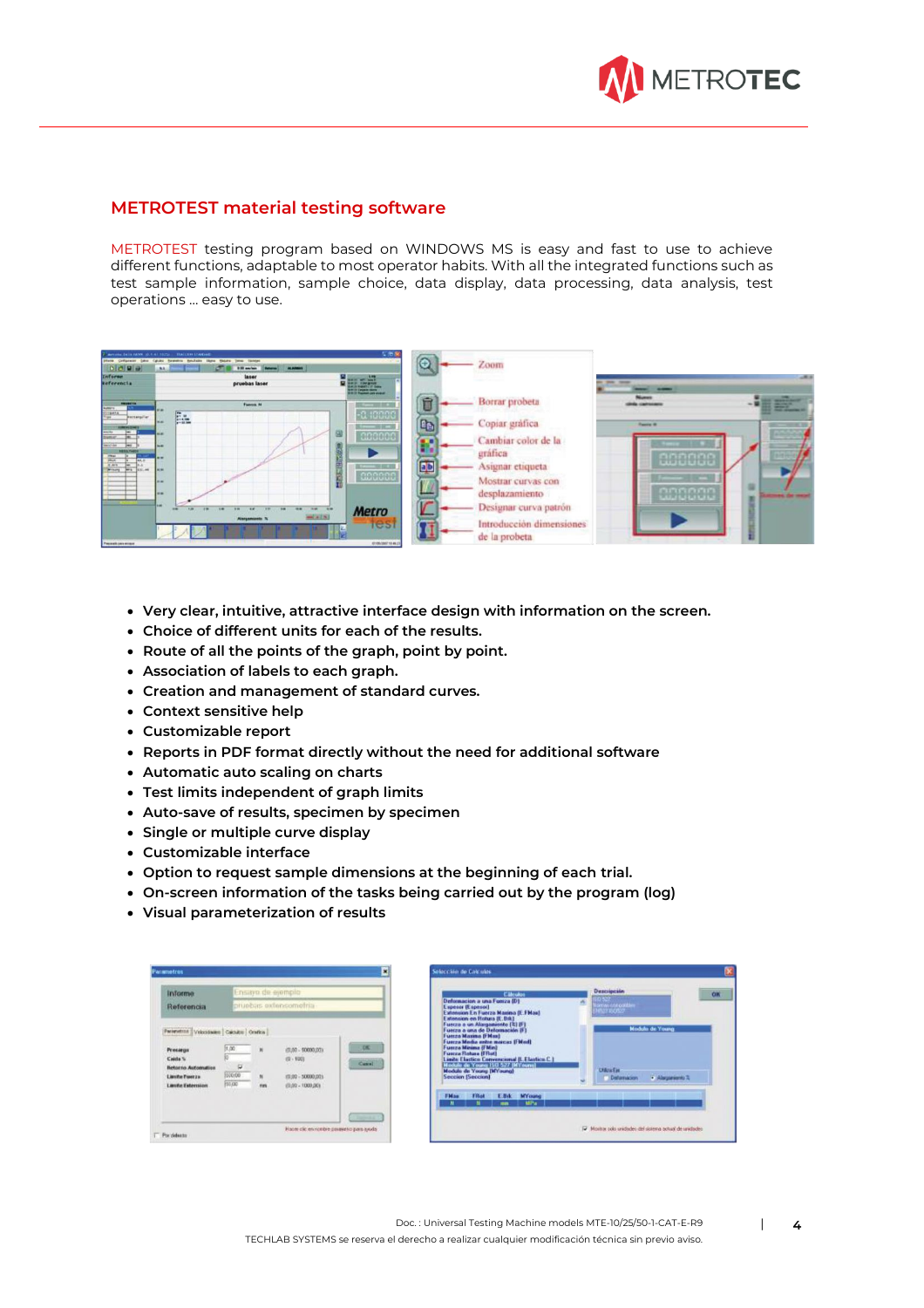

Depending on the type of materials and shapes of the test specimens to be tested, we have a wide range of accessories and test tools, such as Grips, Extensometers, Temperature Chambers...

### **Ask us about your testing needs!**



Doc. : Universal Testing Machine models MTE-10/25/50-1-CAT-E-R9 | 5 TECHLAB SYSTEMS se reserva el derecho a realizar cualquier modificación técnica sin previo aviso.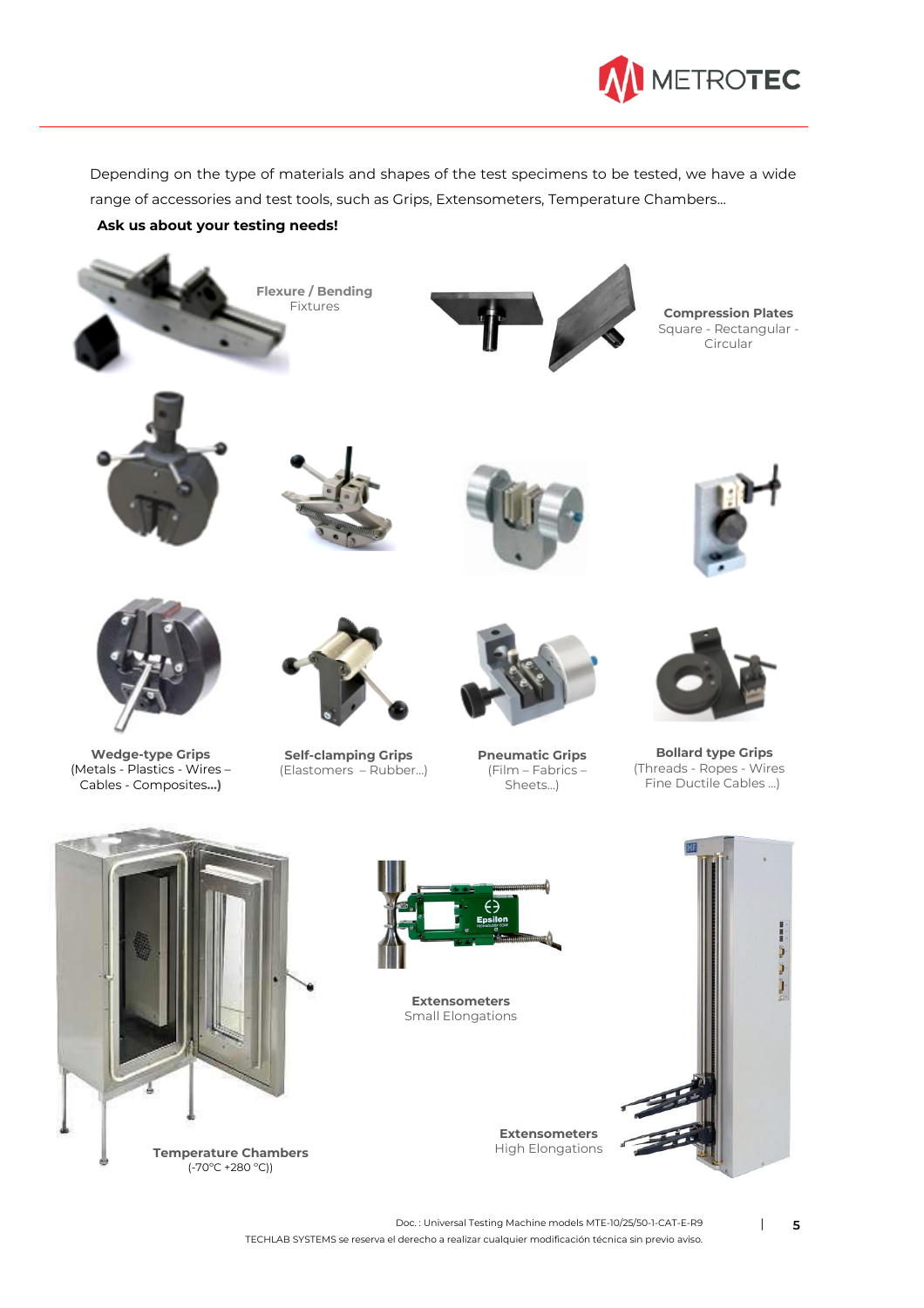

# **Functional Technical Specifications**

#### Control unit

- **PC Control and METROTEST Testing Software**
- **Level of breakage of the sample (% of force drop at the end of the test)**
- **Maintenance of Peak Force / Extension in Tension or Compression**
- **Selection of force and deformation units**
- **External control mode by PC**
- **RS-232 serial port**

#### Force measurement

- **Range: 2% to 100% - Accuracy 0.5% of applied force**
- **Precision in Forces: Class 0.5 (accuracy ± 0.5%)**
- **Load reading resolution: 1 / 200,000 points:**
	- o **1 / 100,000 in Traction**
	- o **1 / 100,000 in Compression**
- **Force Data Sampling Rate (internal): 30,000 S / second**
- **Digital load tare 20% with the Load Cell at its maximum capacity**
- **Selectable units: kN, N, cN, kgf, gf, lbf.**
- **Protection system of the Load Cell**
- **Programmable pre-load**
- **18 bit high speed A / D converter**

#### Measurement of travel (mobile crosshead)

- **Direct measurement from the drive spindles**
- **Single measurement range (1 scale)**
- **Reading resolution: 0.001 mm**
- **Auto-return precision, better than 0.05mm**
- **Selectable units: Millimeters and Inches**
- **Programmable extension limits**

#### Speed control

- **Servo motor drive**
- **Variable speed range (see table)**
- **Variable return speed within range (see table)**
- **Default speed resolution: <0.02mm / minute**
- **Speed accuracy: ≤ ± 0.5%**
- **Variable Preload speed within the range (see table)**
- **Current protection system**

#### **Customized MTE-10 Universal Testing Machine**

 with a special design to perform tests on samples and components for automotive industry

- T-Slotted base plate and movable on rails
- Load cell movable on the upper crosshead.



ŭ